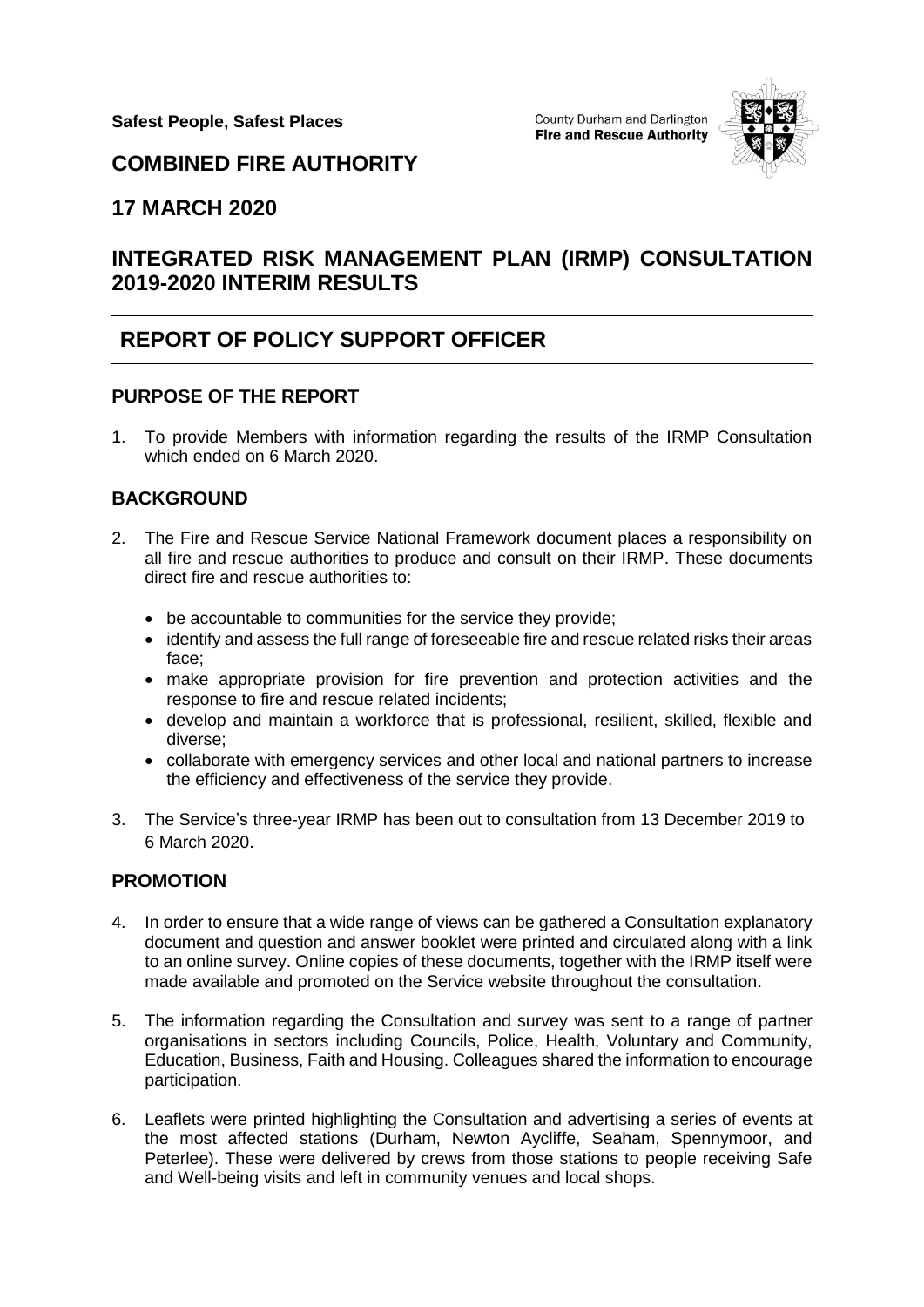- 7. The Consultation was presented at various community meetings including at AAPs, and AAP Co-ordinators promoted the survey link to their contacts and on their Facebook pages where possible. Parish Council meetings, residents' groups, and partner meetings were also attended.
- 8. The consultation was promoted extensively on social media. Since 13<sup>th</sup> December we have posted about the IRMP Consultation 19 times on Facebook with an average reach of almost 5,000 people per post. On Twitter our tweets over the period averaged over 2,500 impressions per tweet.

#### **RESULTS**

#### **Number of responses: 185**

- 9. **Question 1 -** Do you have any comments or suggested amendments to our three-year Integrated Risk Management Plan (IRMP) document?
- 10. Most respondents did not comment but where the mandatory free text box was completed in detail the following issues were raised:
	- Crewing arrangements were questioned by 13 respondents including that a second wholetime pump should be returned to Durham; previous arrangements at Spennymoor should be reinstated and Day Crewing Plus should be returned in Seaham and Newton Aycliffe.
	- Funding cuts by government were criticised by 5 respondents and worries expressed that this has adversely affected the Service.
	- 3 people raised that the structure of the Service Leadership Team may not require 2 Assistant Chiefs and could be cut back to make savings.
	- Riding fire appliances with 4 should not be considered.
	- An increase in rural resources should be considered.
- 11. Other individual comments:
	- Community rooms in stations are not being used to the detriment of community relations
	- Could ambulance and fire services be integrated as in France?
	- Tactical Response Vehicles should not be used.
- 12. **Question 2 -** Following our trial, do you support our proposal to implement the day crewing arrangements at Seaham and Newton Aycliffe on a permanent basis from April 2020?

| Yes | 61% |
|-----|-----|
| Nο  | 39% |

13. **Question 3 -** Following our trial, do you support our proposal to implement the crewing arrangements at Durham and Spennymoor on a permanent basis from April 2020?

| Yes | 60% |
|-----|-----|
| Nο  | 40% |